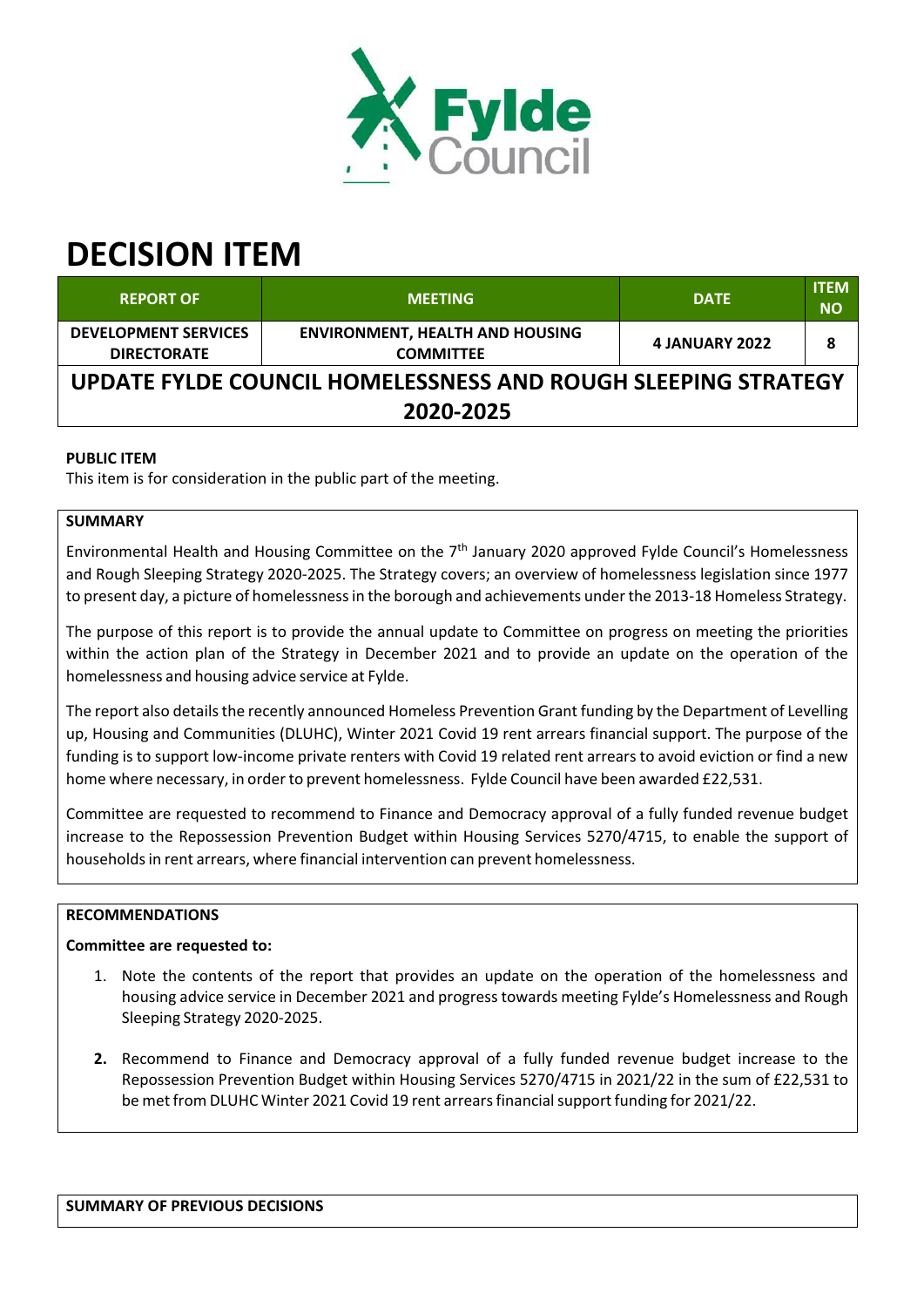Homeless Reduction Act 2018

Fylde Coast Homelessness Trailblazer Evaluation 05/06/18

Final update on Fylde Homelessness Strategy 2013‐18 06/11/2018

Fylde Council Homelessness and Rough Sleeping Strategy 2020‐2015 draft for consultation 03/09/2019

#### HYPERLINK

"https://fylde.cmis.uk.com/fylde/MeetingsCalendar/tabid/70/ctl/ViewMeetingPublic/mid/397/Meeting/1099/Com mittee/19/SelectedTab/Documents/Default.aspx" Fylde Council Homelessness and Rough Sleeping Strategy 2020‐ 2025 07/01/2020

://fylde.cmis.uk.com/fylde/MeetingsCalendar/tabid/70/ctl/ViewMeetingPublic/mid/397/Meeting/1156/Committee/ 17/SelectedTab/Documents/Default.asp MHCLG Next Steps Funding to support homeless households 19/10/2020

lde/MeetingsCalendar/tabid/70/ctl/ViewMeetingPublic/mid/397/Meeting/1164/Committee/19/SelectedTab/Docu ments/Default.aspx" Update Fylde Council Homelessness and Rough Sleeping Strategy Dec 2020 05/01/2021

mis.uk.com/fylde/MeetingsCalendar/tabid/70/ctl/ViewMeetingPublic/mid/397/Meeting/1241/Committee/19/Selec tedTab/Documents/Default.aspx" <mark>Rough Sleeper Initiative Funding 15<sup>th</sup> June 2021</mark>

mis.uk.com/fylde/MeetingsCalendar/tabid/70/ctl/ViewMeetingPublic/mid/397/Meeting/1242/Committee/19/Selec tedTab/Documents/Default.aspx" Domestic Abuse Act 02/09/2021

mis.uk.com/fylde/MeetingsCalendar/tabid/70/ctl/ViewMeetingPublic/mid/397/Meeting/1243/Committee/19/Selec tedTab/Documents/Default.aspx" Accommodation Project for Ex‐Offenders and Rough Sleepers 02/11/2021

| <b>CORPORATE PRIORITIES</b>                                |  |  |
|------------------------------------------------------------|--|--|
| Economy – To create a vibrant and healthy economy          |  |  |
| Environment - To deliver services customers expect         |  |  |
| Efficiency $-$ By spending money in the most efficient way |  |  |
| Tourism – To create a great place to live and visit        |  |  |

#### **Fylde Council Homelessness and Rough Sleeping 2020‐2025**

- 1. Environmental Health and Housing Committee on the 7<sup>th</sup> January 2020 approved Fylde Council's Homelessness and Rough Sleeping Strategy 2020‐2025. The Strategy covers; an overview of homelessness legislation since 1977 to present day, a picture of homelessness in the borough and achievements under the 2013‐18 Homeless Strategy.
- 2. Our vision is to work to prevent and relieve homelessness in Fylde and provide homelessness services with our partners that are accessible, professional and make a difference. We will work to ensure all our clients facing homelessness have:
	- a. Access to expertise needed to enable clients to engage with a range services that will support them to resolve their housing situation and improve their health and well‐being.
	- b. The confidence to access and maintain a tenancy with the skills required to ensure their home is affordable, settled and if they are facing difficulties know who to approach for help.

#### **Overview ofthe Homeless Service**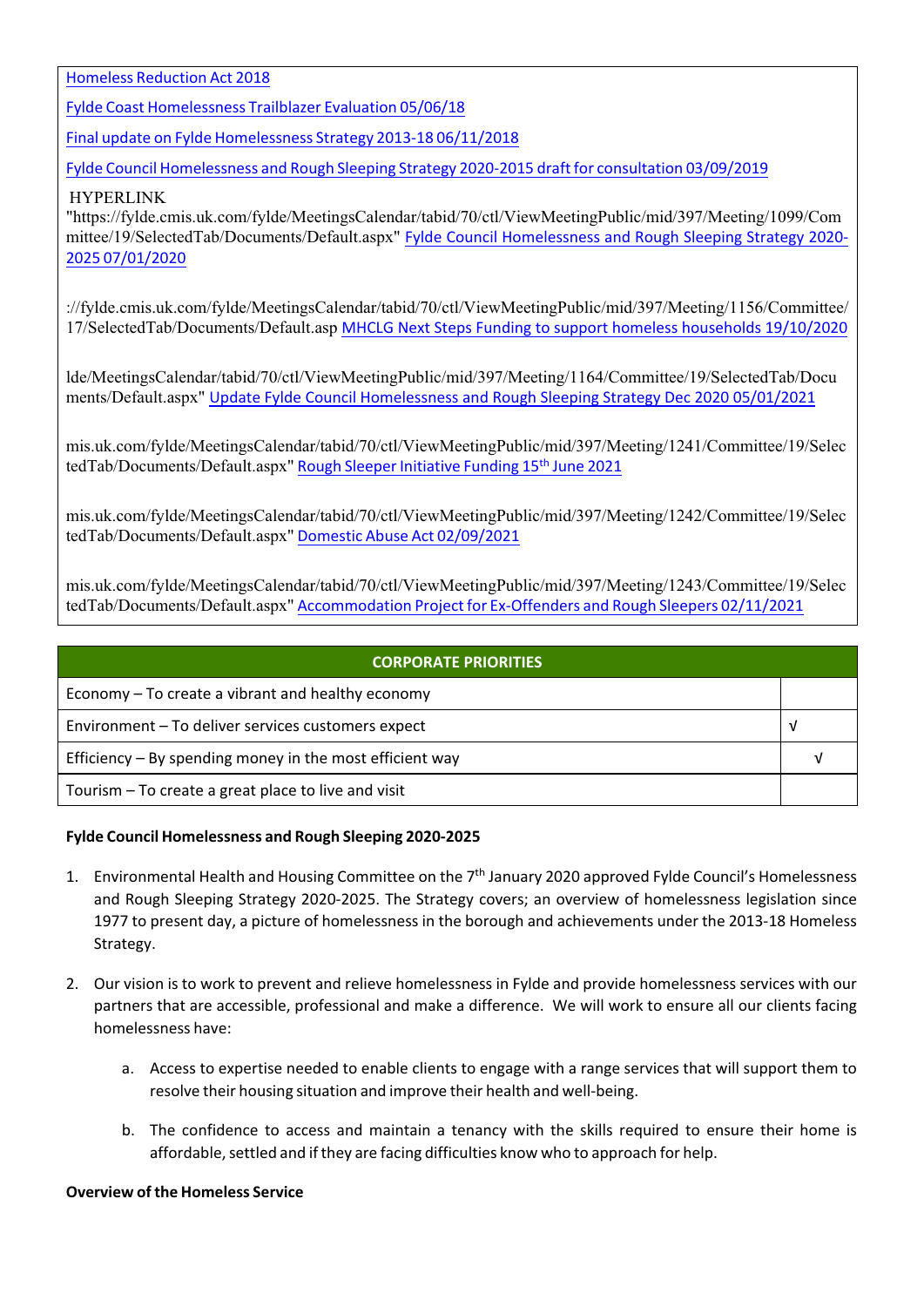- 3. Appendix 1 provides an overview of the operation of Homelessness and Housing Advice Services within Fylde in December 2021, since the introduction of the Homelessness Reduction Act in 2018.
- 4. During 2020/21 the service dealt with 650 enquiries for homelessness and housing advice. This is a steady reduction year on year since 2018/19 which saw the introduction of the Homeless Reduction Act 2018. The service expects to receive similar level of enquiries in 2021/22. This reduction is directly due to work of the service following the introduction of the Act, in preventing and relieving homelessness with an element of tenancy support and landlord engagement to prevent tenancy failure, when clients have already been supported.
- 5. During the Covid 19 pandemic the MHCLG introduced new measures for renters affected by coronavirus to prevent tenants being evicted from private sector and social rented accommodation. The Law was changed initially during the first lock down to ensure Section 21 notice periods were extended from 2 months to 4 months and in September 2020 the notice period was extended to six months. Exceptions still applied where tenants had demonstrated anti‐social behaviour.
- 6. The effect on the housing service in 2020/21 was a decrease in households to whom a Prevention Duty was owed from 93 to 58. The impact in 2021/22 was a marked increase in Prevention Duties owed with the figure being the same at the end of Quarter 2 2021/22, as it was for the whole of 2020/21 as Landlords have been able to proceed with possession proceedings. This is further evidenced by a drop since 2019/20 by over 50% for the number of households to whom we can support to remain in their own home via negotiations with Landlords around rent arrears and tenancy management issues.
- 7. Throughout the Covid 19 pandemic the number of households to whom a Relief Housing Duty is owed as they are already homeless or, moving from Prevention into Relief Duty as accommodation has not been sourced, has remained high since 2020/21 (105) and throughout 2021/22 (66 at end of Qtr 2). These presentations are from households who are already homeless and if in priority need are provided with temporary accommodation.
- 8. The number of households to whom a Main Housing Duty has been accepted by the local authority fell between 2019/20 to 2020/21 from 19 to 16. In 2021/22 this downward trend appears to have stopped and figures are increasing in 20/21. At the end of Quarter 2 in 20/21 the local authority has accepted a Main Housing Duty towards 13 households, and it is expected by the end of the financial year the number of acceptances will be above 2020/21 figures.
- 9. For both clients owed a Prevention and Relief Duty the ability to move clients into new accommodation has been affected by the lack of available and affordable accommodation within both the private and social rented sectors and this is impacting on the length of time households are remaining in temporary homeless accommodation. This is then having an impact on the number of households the Local Authority owe a Main Housing Duty towards.
- 10. The service is seeing a reduction in single persons approaching the service overall and an increase in families with children. In 2020/21 78% of clients were single person households, this has fallen in 2021/22 to 63% at the end of quarter 2. The numbers of households with two or three children, has increased from 8% during 2020/21 to 22% at the end of quarter 2, 2021/22. This is most likely as a result of the easing of restrictions for Landlords to be able to proceed with possession proceedings and families approaching as homeless, either due to rent arrears or the Landlord wishing the sell the property. In the majority of these cases negotiation with the Landlord to prevent homelessness has not been successful.
- 11. The service overall is seeing an increase in clients with multiple disadvantage support needs. Since Quarter 3 2020/21 approximately 90% of clients approaching the service under homelessness legislation have multiple disadvantaged support needs. Only 8% of clients who have presented to the service since the first quarter of 2020 have no support needs.
- 12. Multiple Disadvantage is when a person experiences a combination of homelessness, addiction, re‐offending behaviour and/or mental ill health at the same time. People facing this complex mix of challenges are also sometimes victims of domestic abuse, are likely to have poor physical health, may be sex-working and may be in debt.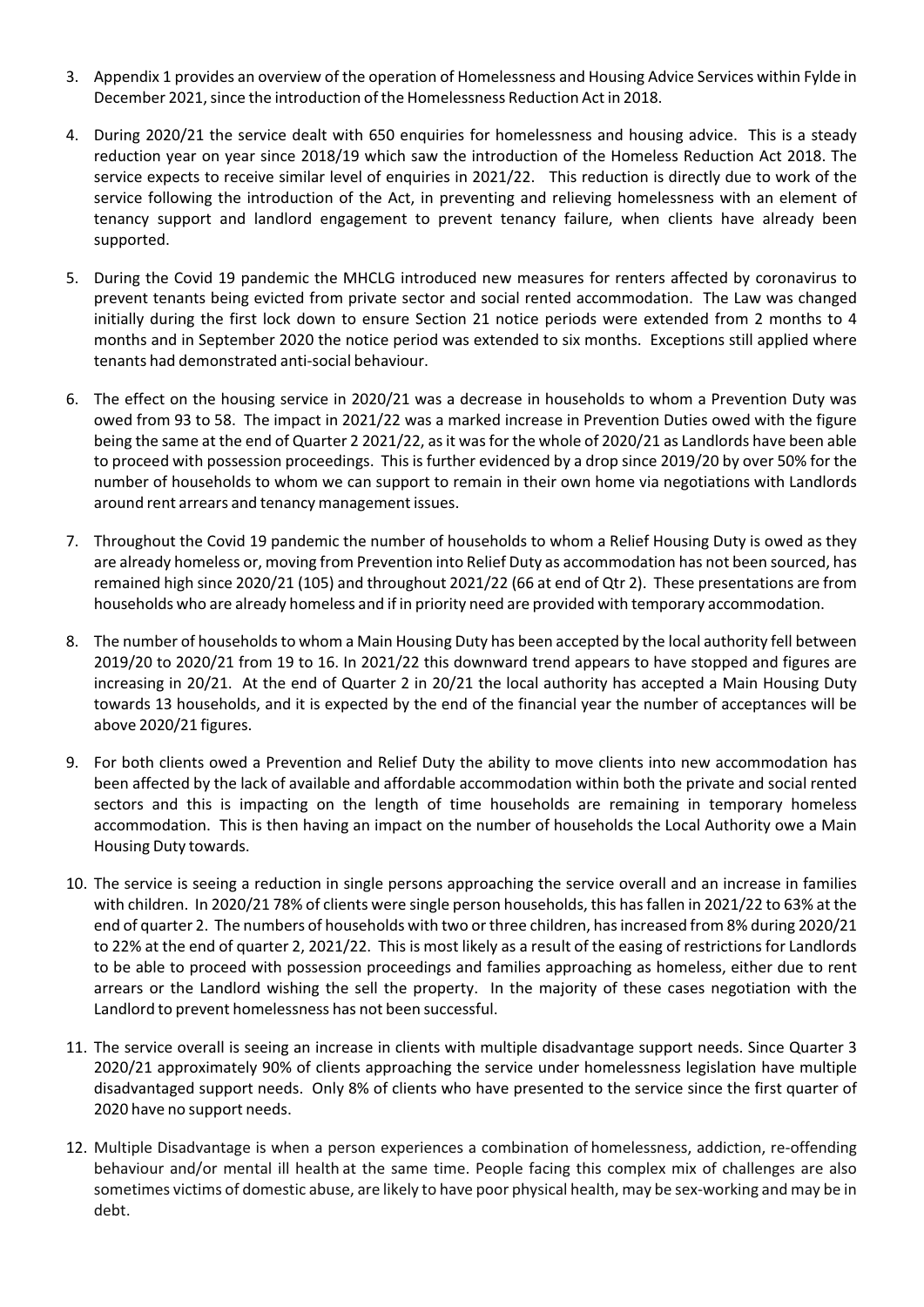- 13. There has been a marked increase in clients presenting with mental health and physical ill health and disability, with clients needing mental health support seeing a 50% increase. The service experienced an increase at the beginning of 2021 of clients presenting with a history of rough sleeping and repeat homelessness, however in Quarter 2 2021/22 these figures appear to be returning to more manageable levels.
- 14. Since the autumn of 2010, all local authorities have been required to submit an annual snapshot figure to MHCLG to indicate the number of people sleeping rough in their area on a typical night between 1<sup>st</sup> October and 30<sup>th</sup> November. In Fylde the 2021 count was conducted on night of the 18<sup>th</sup> to 19<sup>th</sup> November and was an evidence‐based estimate using evidence from different partner agencies. In 2019/20 and 2020/21 the service has seen the highest numbers of rough sleepers dating back to 2014. This figure has now returned to previous year's figures at 2.
- 15. Domestic and non domestic abuse has remained high since the beginning of 2020 with drops in intervening quarters, however the service during quarter 1, 21/22 saw the highest recorded figure of clients presenting due to either domestic or non domestic abuse.
- 16. Young persons aged between 18‐25 with multiple disadvantage support needs hasincreased. This could be due to the lack of affordable accommodation within both the social and private rented sector for this age group coupled with Local Housing Allowance rates fixed at the shared room rate of £61.50 for private rented sector, making thistenure not an alternative to socialrented accommodation forthis age group.
- 17. Noticeably there has been a drop in clients requiring support to access education or employment. This could either be due to the fact the support is being provided elsewhere or that their current support needs are so high it is unlikley that support into education or employment is relevant, at the time of presentation under homelessnesslegislation.

#### **Changing service to meetsthe needs of clients presenting with multiple disadvatage support needs**

- 18. The Housing Service has seen an increase in from clients accessing homelessness and housing advice support with multiple disadvantage support needs. As a result, the service has evolved to meet the needs of these clients.
- 19. Tabled to thissame Committee is a report on the Lancashire Changing Futures Programme. Changing Futuresis focussed on improving outcomes for people facing multiple dis‐advantage. It arose from examples of local partnerships to support vulnerable people in communities during the Covid 19 pandemic. Lancashire authorities were awarded £6.5m as part of the programme to support a target cohort of Lancashire adults experiencing 3 or more multiple disadvantaged support needs.
- 20. Fylde Council are part of the Enhanced Service Hub for Locality 1, 'Fylde Coast'. There are to be appointed three 'Housing Support Workers' within each of the Fylde Coast Local Authorities. Fylde Council have been awarded £62,500 to appoint a Housing Services Officer for a 25‐month period as part of the enhanced service hub support offer.
- 21. The Housing Service offer a **Tenancy Support** package introduced as part of the Fylde Homelessness and Rough Sleeping Strategy 2020‐25 and is designed to assist vulnerable tenants with settling into accommodation. The initial tenancy support that we provide will last for a period of 12 weeks however, if we feel that additional support is required, we can look to review this dependent on the needs of the individual.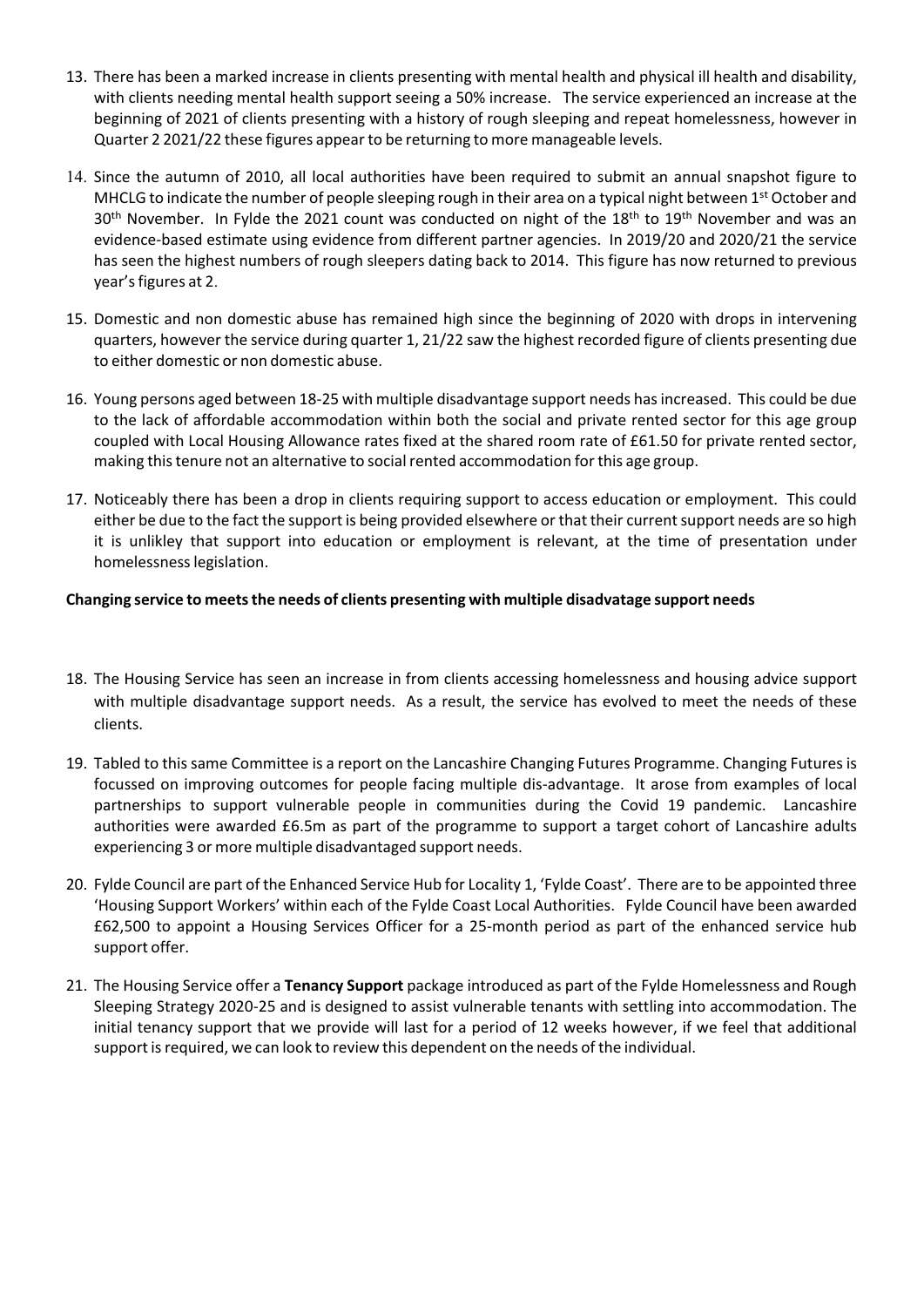- 22. A **Rapid Rehousing Officer** is employed to undertake support for clients presenting with multiple complex support needs who are at risk of or are rough sleeping.
- 23. **Accommodation finding service for Rough Sleepers and ExOffenders** is a new project, currently out to procurement, specifically focused at supporting ex-offenders, increasing their access and sustainment of PRS tenancies.
- 24. **Domestic Abuse Outreach Worker** providing advocacy servicesfor victims and accessto agencies who can help to address the support needs of victims of domestic abuse and initiate measures to support clients in their existing and new homes. We also have in operation a sanctuary scheme provided as part of the handyperson service operated by Preston Care and Repair.

#### **Fylde Council Homelessness and Rough Sleeping Strategy 2020‐2025 Action Plan update**

- 25. Appendix 2 contains an update of progress towards the action plan in place to take forward Fylde Council Homelessness and Rough Sleeping Strategy as of December 2021. The service is making good progresstowards the actions identified around priorities one and two of the Strategy, these are focused on actions the service has in place to prevent and relieve homelessness.
- 26. The Strategy has three strategic aims for Fylde Housing Services in order to achieve this vision and Appendix 2 contains an action plan that comments on how we will deliver these aims. Then action plan has been developed in partnership with Fylde Homeless Partnership group.
	- a. Priority One Developing a service that is focussed on preventing homelessness
	- b. Priority two Developing a service that isfocussed on relieving homelessness
	- c. Priority three Partnership working to achieve our vision and values
- 27. Duty to Refer arrangements are in place with all Statutory Agencies if they are supporting clients at risk of homelessness. This in enhanced by continuation of the Covid Homeless Response Cell that brings all statutory and third sector agencies together to discuss recognised barriers to support for vulnerable clients. As the Changing Futures Programme developsthis will bring such partnershipstogether as part of this programme.
- 28. The service continues to offer and see the value of pre‐Tenancy Training and have two programmes on offer. Human‐Kind provide a more tenancy management related on‐line course for 18+ year olds and the YMCA run a course accessible via an app for younger persons, more focussed on housing options available, cost of running a home and trying to prevent the young person from leaving the parental home in the first instance.
- 29. All clients have in place a Personal Housing Plan that details the actions the Client is able to take to resolve their housing situation, for example list of private landlords, registering with MyHomeChoiceFyldeCoast, and actions the Housing Services Officer will undertake on the clients behalf, for example referrals into Tenancy Training, Debt Advice Service, Social Services and Domestic Advice Housing Outreach Worker or Rapid Rehousing Officer for more focussed support.
- 30. The Service also has access to a number of funding streams to support clients into accommodation that can be used for: rent bond, rent in advance, financial assistance with household items including white goods and carpets, assistance with rent arrears, court costs and No Second Night Out accommodation in B&B, (for clients who are not in a priority need category) for up to 5 nights to give some breathing space to consider their housing options.
- 31. The Debt Advice Service is run on our behalf by Blackpool Council Debt Advice Service. Referrals are made into this service as and when required. Appointments are by telephone and the service will assist the client to identify priority and non-priority debts and budgeting skills.
- 32. The service still needs to improve the self-help offer and information available on the web site. This offer is aimed at clients who are not within 56 days of homelessness and will provide advice on resolving their housing situation, prior to the need to approach the housing service.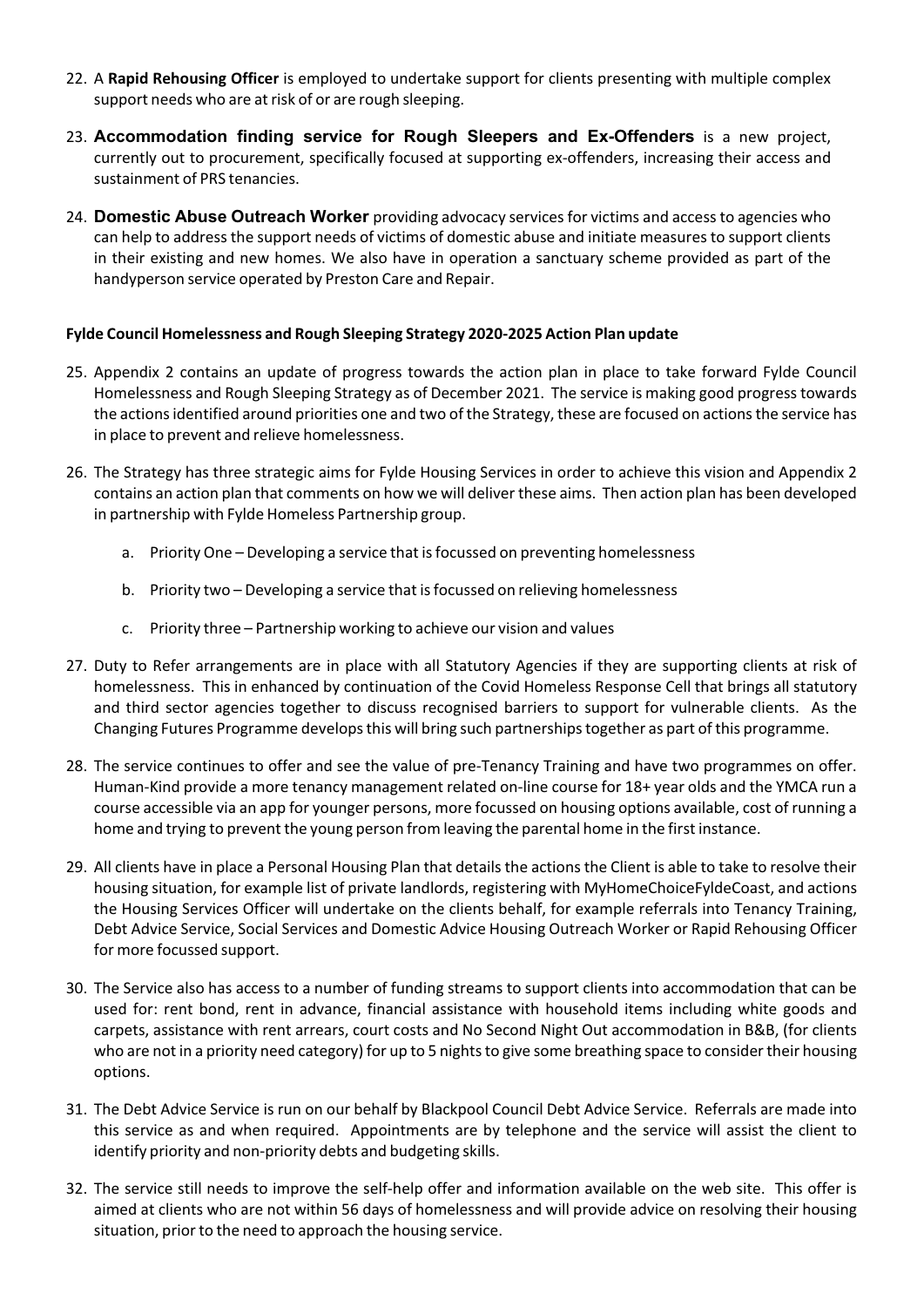## **Department of Levelling up, Housing and Communities (DLUHC), Winter 2021 Covid 19 rent arrears financial support**

- 33. Department of Levelling up, Housing and Communities(DLUHC) hasrecently announced the Winter 2021 Covid 19 rent arrears financial support. The purpose of the funding is to support low-income private renters with Covid 19 related rent arrears to avoid eviction or find a new home where necessary to prevent homelessness. Fylde Council have been awarded £22,531.
- 34. This funding will be focussed on clients in private sector accommodation, if the accommodation is affordable moving forward and the Landlord isin agreement to creating a new tenancy that will last for at least 6 months.
- 35. Committee are requested to recommend to Finance and Democracy approval of a fully funded revenue budget increase to the Repossession Prevention Budget within Housing Services 5270/47105 in 2021/22 in the sum of £22,531 to be met from DLUHC Winter 2021 Covid 19 rent arrearsfinancialsupport funding for 2021/22.

#### **Housing Service Show and Tell**

36. On the 15<sup>th</sup> March 2022 Fylde Council Housing Services are running our second Housing Service Show and Tell. The event will be open from 10am to 3pm in the Town Hall and will have displays and information from all services with staff available to answer queries and questions. Services include: Affordable Housing Delivery; Disabled Facilities Grants; Homelessness and Housing Advice; Private Sector Inspection; and Tenancy Support.

| <b>IMPLICATIONS</b>                     |                                                                                                                |  |  |  |
|-----------------------------------------|----------------------------------------------------------------------------------------------------------------|--|--|--|
| Finance                                 | Fully funded revenue budget increase to the repossession prevention<br>budget 5270/47105 in 21/22 for £22,531. |  |  |  |
| Legal                                   | None                                                                                                           |  |  |  |
| <b>Community Safety</b>                 | None                                                                                                           |  |  |  |
| Human Rights and Equalities             | None                                                                                                           |  |  |  |
| Sustainability and Environmental Impact | None                                                                                                           |  |  |  |
| Health & Safety and Risk Management     | None                                                                                                           |  |  |  |

| <b>LEAD AUTHOR</b> | <b>CONTACT DETAILS</b>       | <b>DATE</b> |
|--------------------|------------------------------|-------------|
| Kirstine Riding    | Kirstine.riding@fylde.gov.uk | 15/12/2021  |

| <b>BACKGROUND PAPERS</b>                                                       |                |                                                                                                                                                                        |  |  |
|--------------------------------------------------------------------------------|----------------|------------------------------------------------------------------------------------------------------------------------------------------------------------------------|--|--|
| Name of document                                                               | Date           | Where available for inspection                                                                                                                                         |  |  |
| <b>Fylde Council Homelessness and</b><br>Rough Sleeping Strategy 2020-<br>2015 | January 2020   | <b>HYPERLINK</b><br>"https://new.fylde.gov.uk/resident/housing/homelessnes<br>s-our-legal-duties/" Fylde Council Homelessness and<br>Rough Sleeping Strategy 2020-2015 |  |  |
| <b>Fylde Council Tenancy Support</b><br>Policy                                 | January 2020   | ng/homelessness-our-legal-duties/" Fylde Council<br><b>Tenancy Support Policy</b>                                                                                      |  |  |
| <b>MHCLG Rough Sleeping Strategy</b>                                           | August 2018    | ps://www.gov.uk/government/publications/the-rough-<br>sleeping-strategy" MHCLG The Rough Sleeping Strategy                                                             |  |  |
| DLUHC Winter 2021 Covid 19<br>Funding                                          | September 2021 | <b>DLUHC Winter Covid 19 Funding</b>                                                                                                                                   |  |  |